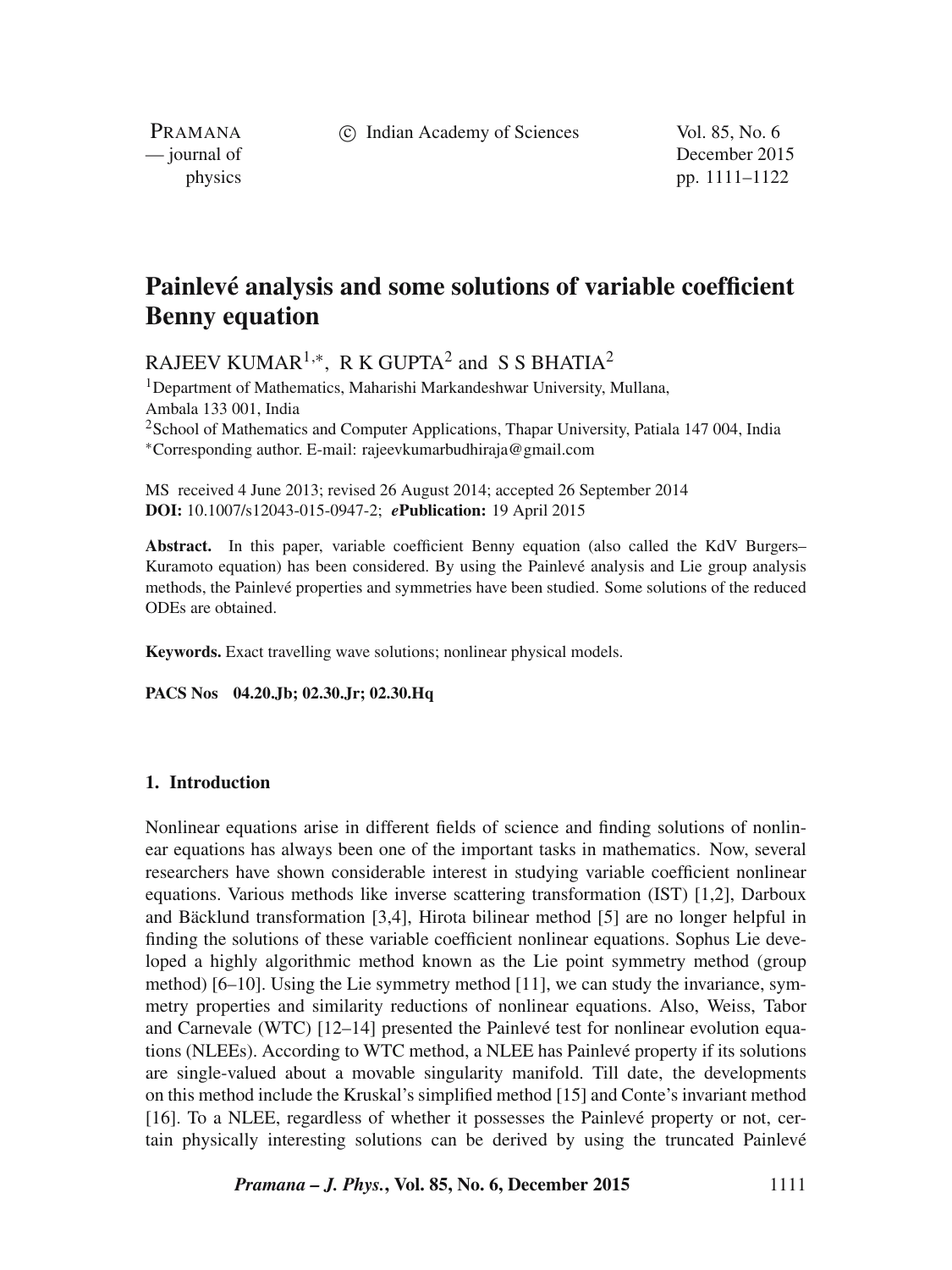expansion. The Benny equation (also called the KdV Burger–Kuramoto equation) [17,18]

$$
u_t + uu_x + \alpha u_{xx} + \beta u_{xxx} + \delta u_{xxxx} = 0, \qquad (1)
$$

 $u_t + uu_x + \alpha u_{xx} + \beta u_{xxx} + \delta u_{xxxx} = 0,$  (1)<br>describes the physical processes in the motion of turbulence and other unstable systems. Depending on  $\alpha$ ,  $\beta$  and  $\delta$  different forms of Benny equations are known to exist in literature.

•  $\beta = \delta = 0$  [19]

\n- $$
\alpha = \delta = 0
$$
 [20]
\n- $\delta = 0$  [21 22]
\n

• 
$$
\delta = 0
$$
 [21,22]  
•  $\beta = 0$  [23]

•  $\beta = 0$  [23].

In this paper, we study the variable coefficient version of the Benny equation

$$
u_t + uu_x + \alpha(t)u_{xx} + \beta(t)u_{xxx} + \delta(t)u_{xxxx} = 0, \qquad (2)
$$

 $u_t + uu_x + \alpha(t)u_{xx} + \beta(t)u_{xxx} + \delta(t)u_{xxxx} = 0,$  (2)<br>for the integrability and solutions using Lie's classical method. This paper is organized as follows. Section 2 is devoted to the Painlevé analysis. Section 3 contains the outline of Lie's classical method to generate various symmetries of the Benny equation and basic vector fields are identified. Section 4 contains solutions of the reduced ordinary differential equation (ODE). Some conclusions are given in §5.

#### **2. Painlevé analysis**

A partial differential equation (PDE) which possesses the Painlevé property must be single valued about the movable singularity manifold and the singularity manifold is noncharacteristic. Applying the Painlevé PDE test, one can assume that the solutions of eq. (2) can be expressed in the form of Laurent expansion given as

$$
u(x,t) = g(x,t)^{\gamma} \sum_{i=0}^{\infty} u_i g^i(x,t),
$$
\n(3)

where  $u_i = u_i(x, t)$  and  $g = g(x, t)$  are analytic functions in the neighbourhood of  $g = 0$ .<br>In this case the leading order is  $y = -3$  and In this case the leading order is  $\gamma = -3$  and

$$
u_0 = 120\delta(t)g_s^3,
$$
\n(4)

where  $g_x$  denotes the partial differentiation of  $g(x, t)$  with respect to x. For determin-<br>ing the resonances we substitute the Laurent series (3) into eq. (2) and by equating the ing the resonances we substitute the Laurent series (3) into eq. (2) and by equating the coefficients of like terms, the polynomial equation is derived as

$$
(i-6)(i+1)(i^2-13i+60)\delta(t)g^{(i-3)}u_i = F(u_{i-1},...,u_0,g_x,g_{xx}...).
$$
\n(5)

Using eq. (5) the resonances are found to be  $i = -1$ , 6. The arbitrariness of the function  $g(x, t) = 0$  is given at  $i = -1$  and compatibility conditions occur at  $i = 6$  and also in relations between the arbitrary variable coefficient of eq. (2).

$$
\left(\frac{d}{dt}\alpha(t)\right)\delta(t) + (\alpha(t))^3 = 0,
$$
  

$$
\beta(t) = 4\sqrt{\alpha(t)\delta(t)}.
$$
 (6)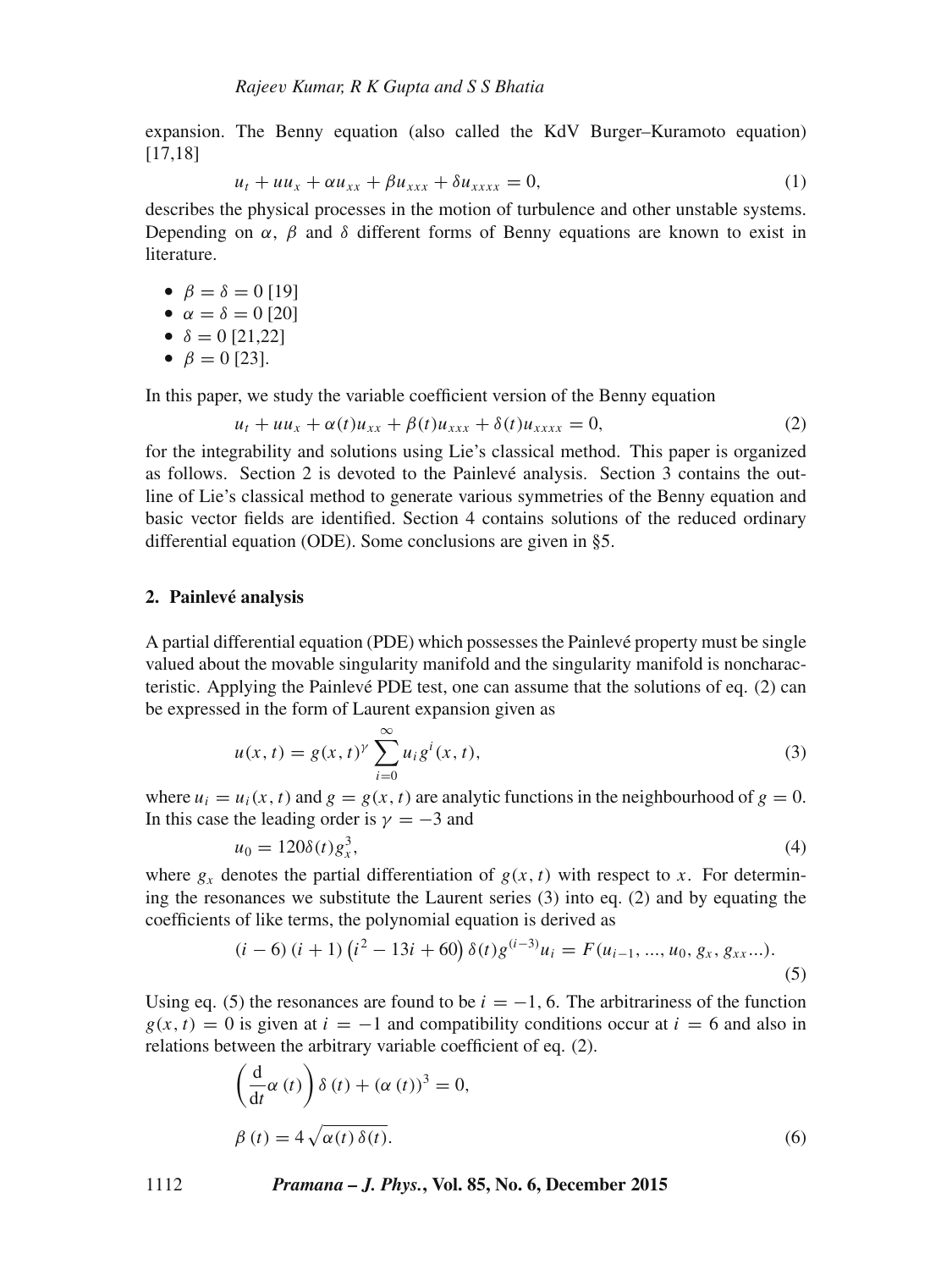Hence, the equation passes the Painlevé test by using the variable coefficient relation.

*Remark* 1*.* Sometimes we obtain the integrable properties like the Bäcklund transformation (BT), Lax pair (LT) [24] etc., by using the Painlevé test. But Bäcklund transformation (BT) is not discussed in this paper.

#### **3. Classical symmetry analysis**

In this section, we explain the similarity reduction and exact solutions of the variable coefficient Benny equation. According to the Lie's classical method [25], consider the one-parameter Lie group of transformation in  $(x, t, u)$  as

$$
x^* = x + \epsilon \xi(x, t, u),
$$
  
\n
$$
t^* = t + \epsilon \tau(x, t, u),
$$
  
\n
$$
u^* = u + \epsilon \eta(x, t, u),
$$
\n(7)

where  $\epsilon$  is the group parameter, which leaves the system invariant. This yields the overdetermined, linear system of equations for the infinitesimals  $\xi(x, t, u)$ ,  $\tau(x, t, u)$  and  $\eta(x, t, u)$ . Assuming that eq. (2) is invariant under the transformation (7), we obtain the following relations from the coefficient of the first order of  $\epsilon$ :

$$
\eta^{t} + \eta^{x} u + \eta u_{x} + \alpha(t) \eta^{xx} + \tau \alpha' u_{xx} + \beta(t) \eta^{xxx} + \tau \beta(t)' u_{xxx} + \delta(t) \eta^{xxxx} \n+ \tau \delta(t)' u_{xxxx} = 0,
$$
\n(8)

where  $\eta^t$ ,  $\eta^x$ ,  $\eta^{xx}$ ,  $\eta^{xxx}$  and  $\eta^{xxxx}$  are extended (prolonged) infinitesimals acting on enlarged space (jet space) that includes all derivatives of the dependent variables an enlarged space (jet space) that includes all derivatives of the dependent variables  $u_t$ ,  $u_x$ ,  $u_{xx}$  and  $u_{xxt}$  (for more details refer to [7]). The infinitesimals are determined from the invariance condition by setting the coefficients of different differentials equal to zero. We obtain a large number of PDEs in  $\xi$ ,  $\tau$  and  $\eta$  that need to be satisfied. The general solution of this large system provides the following forms for the infinitesimal elements  $\xi, \tau, \eta$  and admissible forms of various coefficients in eq. (2).

$$
\xi = k_1xt + k_2t + k_3x + k_4,\n\tau = k_1t^2 + (k_3 - k_5)t + k_6,\n\eta = k_1(x - ut) + uk_5 + k_2,
$$
\n(9)

where  $k_i$ ,  $i = 1, 2, ..., 6$  are arbitrary constants. The functions  $\alpha(t)$ ,  $\beta(t)$  and  $\delta(t)$  are governed by the conditions

$$
\tau \delta(t)' - 4\delta(t)\xi_x + \tau_t \delta(t) = 0,
$$
  
\n
$$
\tau \beta(t)' + \tau_t \beta(t) - 3\beta(t)\xi_x + 4\delta(t)\eta_{xu} - 6\delta(t)\xi_{xx} = 0,
$$
  
\n
$$
\tau \alpha(t)' - 2\alpha(t)\xi_x + \tau_t \alpha(t) + 6\delta t \eta_{xxu} - 3\beta(t)\xi_{xx} + 3\beta(t)\eta_{xu} - 4\delta t \xi_{xxx} = 0.
$$
  
\n(10)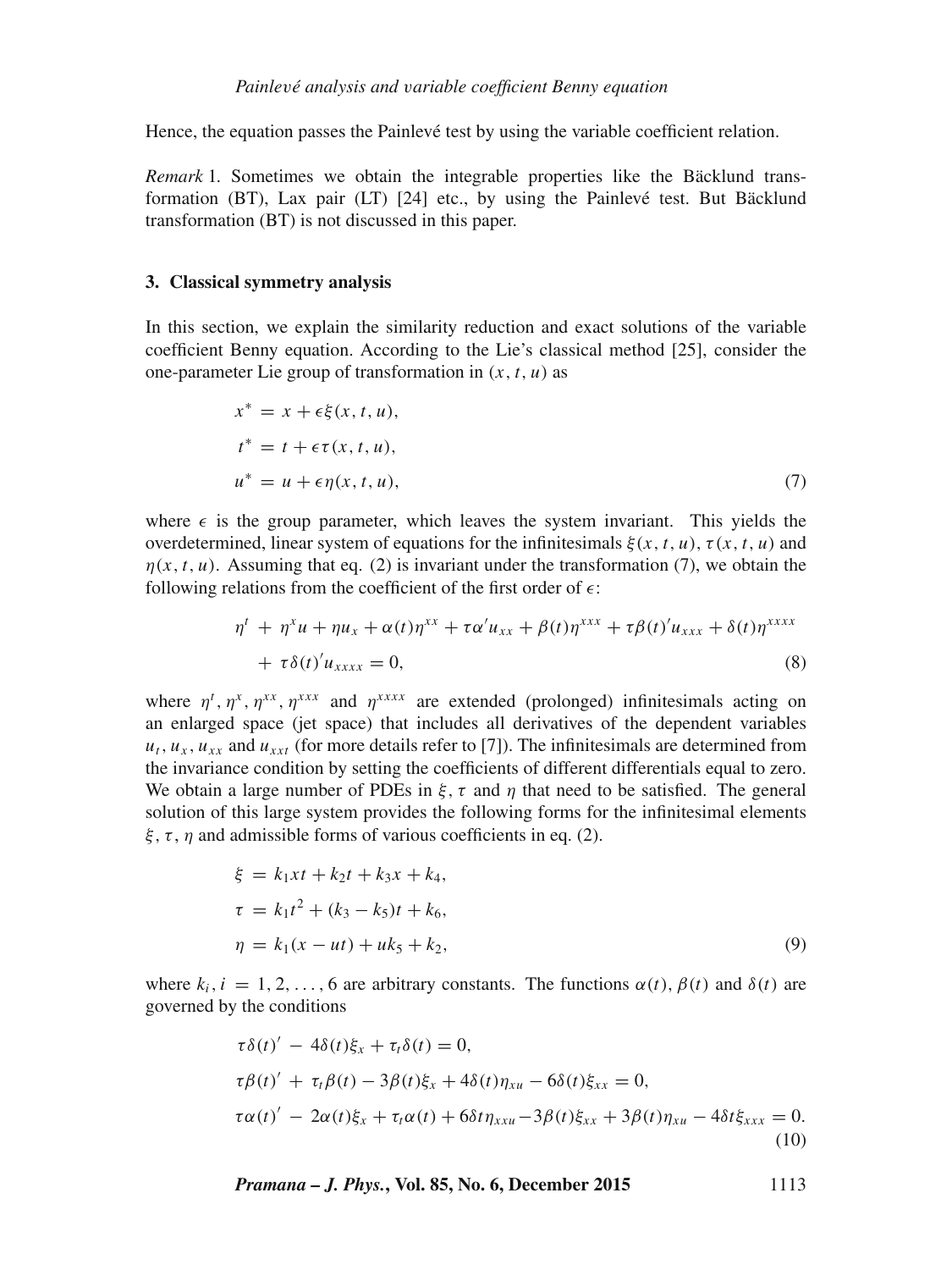The infinitesimal generators of the corresponding Lie algebra are given by

$$
V_1 = \frac{\partial}{\partial x},
$$
  
\n
$$
V_2 = \frac{\partial}{\partial t},
$$
  
\n
$$
V_3 = t \frac{\partial}{\partial x} + \frac{\partial}{\partial u},
$$
  
\n
$$
V_4 = t \frac{\partial}{\partial t} + x \frac{\partial}{\partial x},
$$
  
\n
$$
V_5 = -t \frac{\partial}{\partial t} + u \frac{\partial}{\partial u},
$$
  
\n
$$
V_6 = t^2 \frac{\partial}{\partial t} + xt \frac{\partial}{\partial x} + (x - ut) \frac{\partial}{\partial u}.
$$
  
\nIn general, infinite number of subalgebras of this Lie algebra are formed from any linear

combination of generators  $V_j$ ;  $j = 1, \ldots, 6$  and to each subalgebra one can derive the reduction using the characteristic equations.

$$
\frac{dx}{\xi} = \frac{dt}{\tau} = \frac{du}{\eta}.
$$
\n(12)

The similarity variables and forms can be obtained by solving the characteristic eq. (12). The general solution of these equations involves two constants, one becomes a new independent variable  $\xi$  and the other plays the role of a new dependent variable. On substituting the solution of (12) in eq. (2), we get the reduced ODE.

(i) For the generator  $V_1 + \lambda_1 V_2$ , we have the following similarity variables:  $\xi = x - \lambda t$ ,  $u = f(\xi)$  and the group invariant solution is

$$
u = f(x - \lambda t). \tag{13}
$$

By substituting (13) in eq. (2), the equation to the following ODE can be reduced to

$$
c_1 f'''' + c_2 f'' + c_3 f'' + f' f - \lambda f' = 0.
$$
\n(14)

On integrating, we get

$$
c_1 f''' + c_2 f'' + c_3 f' + \frac{f^2}{2} - \lambda f + k_1 = 0,
$$
\n(15)

where  $f' = df/d\xi$  and  $k_i, c_i, i = 1, 2, 3...$  are constants.

(ii) For the generator  $V_6$ , we get  $\xi = x/t$  and  $u = (x/t) + (f(\xi)/t)$ , the group invariant solution is

$$
u = \xi + \frac{f(\xi)}{t}.
$$
  
By substituting (16) in eq. (2), the equation to the following ODE is reduced to

$$
c_4 f''' + c_5 f''' + c_6 f'' + f' f = 0,
$$
\n(17)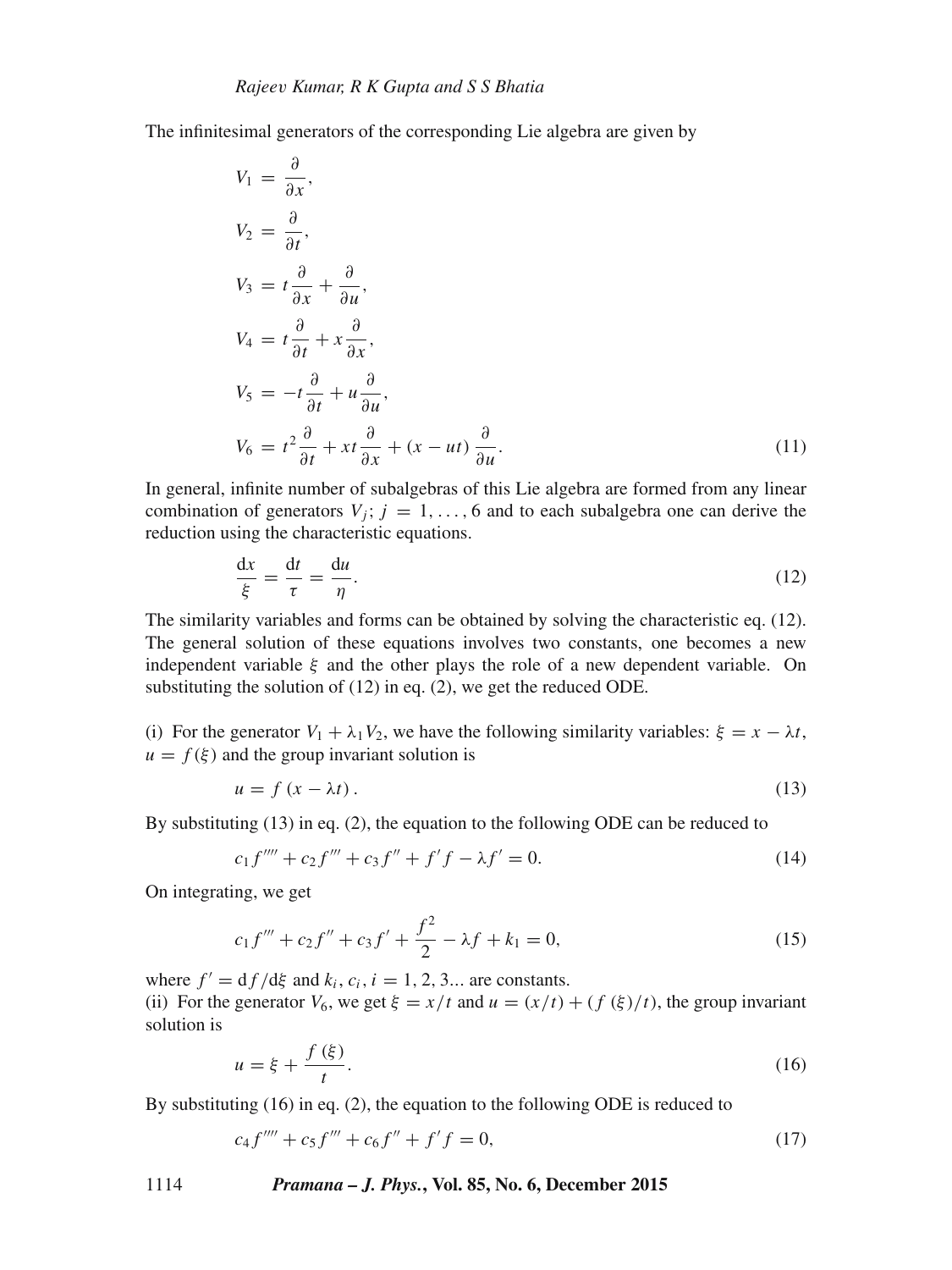on integrating with respect to  $\xi$  gives

$$
c_4 f''' + c_5 f'' + c_6 f' + \frac{f^2}{2} + k_2 = 0.
$$
\n(18)

(iii) Also, for the generator  $V_3$ , it can be seen that this equation has a trivial solution  $u = c$ , where *c* is an arbitrary constant.

#### **4. Analysis of ODE**

First, the modified  $(G'/G)$ -expansion method is applied [26–29] for eq. (15) by taking<br>integration constant as zero. Assume that the solution of eq. (15) can be expressed by a integration constant as zero. Assume that the solution of eq. (15) can be expressed by a polynomial in  $(G'/G)$  as follows:

$$
f(\xi) = a_0 + \sum_{i}^{n} \left\{ a_i \left( \frac{G'}{G} \right)^i + b_i \left( \frac{G'}{G} \right)^{-i} \right\},\tag{19}
$$

where  $a_0$ ,  $a_i$  and  $b_i$  are constants and the positive integer n can be determined by considering the homogeneous balance of the highest-order derivatives and highest-order nonlinear appearing in ODEs (15). The function  $G(\xi)$  is the solution of the auxiliary linear ODE given as

$$
G''(\xi) + \mu G(\xi) = 0,\t(20)
$$

where  $\mu$  is a constant to be determined. Depending upon  $\mu$  different types of solutions are obtained as follows:

(1) If  $\mu \prec 0$ , we find the hyperbolic-type solutions, and we have

$$
\frac{G'}{G} = \sqrt{-\mu} \left( \frac{A \sinh \sqrt{-\mu} \xi + B \cosh \sqrt{-\mu} \xi}{A \cosh \sqrt{-\mu} \xi + B \sinh \sqrt{-\mu} \xi} \right). \tag{21}
$$

(2) If  $\mu > 0$ , we find the trigonometric-type solutions

$$
\frac{G'}{G} = \sqrt{\mu} \left( \frac{A \cos \sqrt{\mu} \xi - B \cos \sqrt{\mu} \xi}{A \sin \sqrt{\mu} \xi + B \cos \sqrt{\mu} \xi} \right),\tag{22}
$$

where *A*, *B* are arbitrary constants. We get  $n = 3$  by balancing the highest-order derivatives and nonlinear terms. Using eq. (19) it follows that

$$
f(\xi) = a_0 + a_1 \left(\frac{G'}{G}\right) + a_2 \left(\frac{G'}{G}\right)^2 + a_3 \left(\frac{G'}{G}\right)^3 + b_1 \left(\frac{G'}{G}\right)^{-1} + b_2 \left(\frac{G'}{G}\right)^{-2} + b_3 \left(\frac{G'}{G}\right)^{-3}.
$$
 (23)

On substituting eq. (23) in the ODE eq. (15), collecting all the terms with the same powers of  $(G'/G)$  together and equating their coefficients to zero yields a system of alge-<br>braic equations for  $a_2, a_3, a_2, b_1, b_2, b_3$  and  $\mu$  which are solved to get the following braic equations for  $a_0$ ,  $a_1$ ,  $a_2$ ,  $a_3$ ,  $b_1$ ,  $b_2$ ,  $b_3$  and  $\mu$  which are solved to get the following results:

*Pramana – J. Phys.***, Vol. 85, No. 6, December 2015** 1115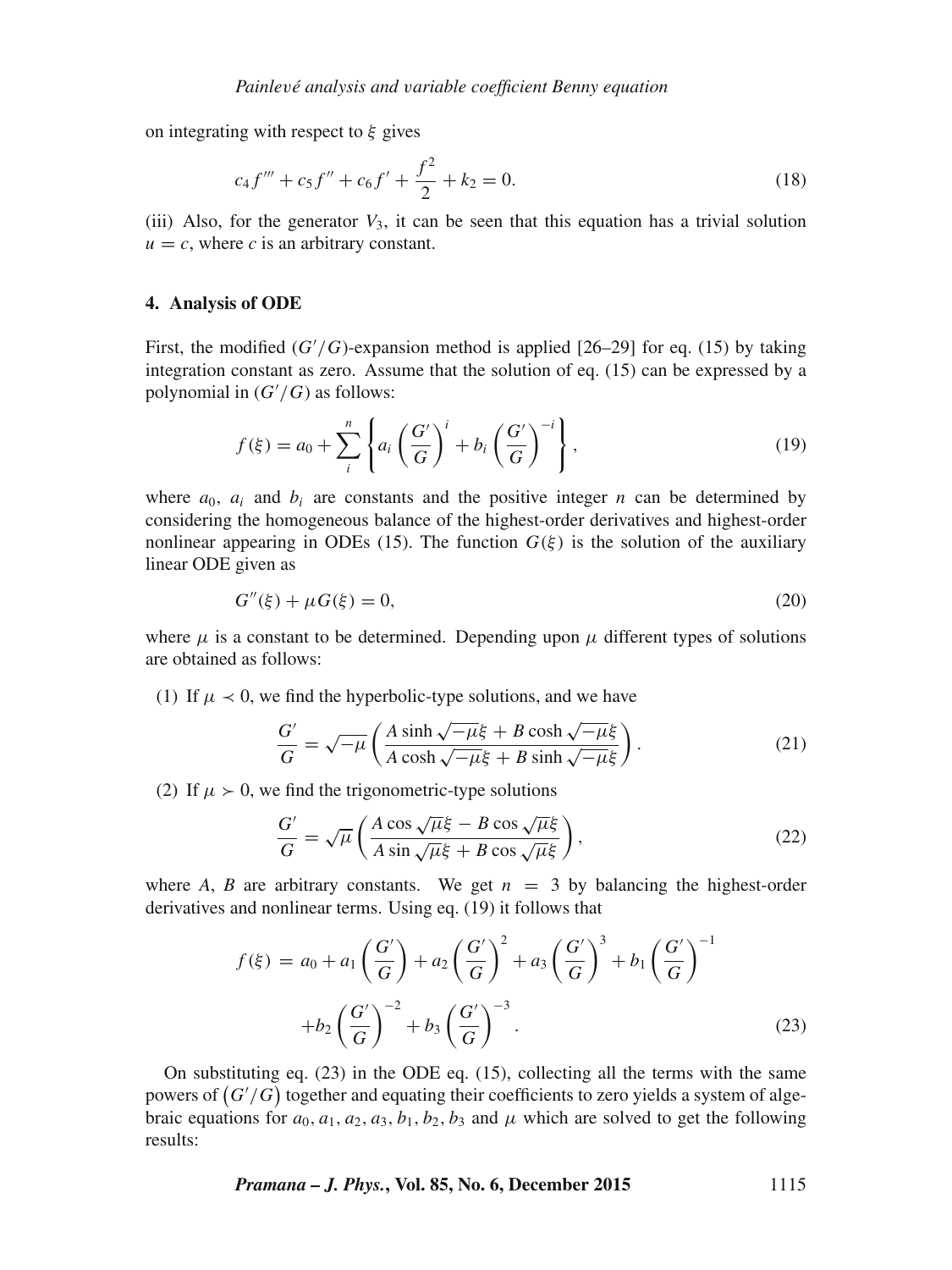*Case* 1

$$
a_0 = 0, \quad b_1 = 0, \quad b_3 = 0, \quad a_2 = -15c_2, \quad a_3 = 120c_1,
$$
  

$$
b_2 = -12c_2\mu^2, \quad a_1 = \frac{15}{76} \frac{608 c_1^2 \mu - c_2^2 + 16 c_3 c_1}{c_1}, \quad \mu = \frac{\lambda}{8c_2}.
$$
 (24)

*Case* 2

$$
a_0 = 0, \quad b_2 = 0, \quad a_2 = -15c_2, \quad a_3 = 120c_1, \quad b_3 = -120c_1\mu^3,
$$
  
\n
$$
b_1 = -\frac{60}{19}\mu(c_3 + 38c_1\mu), \quad a_1 = \frac{15}{76}\frac{608c_1^2\mu - c_2^2 + 16c_3c_1}{c_1},
$$
  
\n
$$
\mu = \frac{1}{6080}\frac{56c_2c_3c_1 - 13c_2^3 + 608\lambda c_1^2}{c_2c_1^2}.
$$
\n(25)

*Case* 3

$$
a_0 = 0
$$
,  $b_1 = 0$ ,  $a_1 = 0$ ,  $a_2 = -12c_2$ ,  $a_3 = 0$ ,  
\n $b_2 = -15c_2\mu^2$ ,  $b_3 = -120c_1\mu^3$ ,  $\mu = \frac{\lambda}{8c_2}$ . (26)

From eq. (19) and the general solution of eq. (20), we deduce the travelling wave solutions of eq. (2) as follows.

If  $\mu \prec 0$ , then Case 1 gives the following values of  $u(x, t)$ :

$$
u_1(x,t) = \frac{15}{76} \frac{608c_1^2 \frac{\lambda}{8c_2} - c_2^2 + 16c_3c_1}{c_1}
$$
  
\n
$$
\times \left( \sqrt{-\frac{\lambda}{8c_2}} \left( \frac{A \sinh \sqrt{-\frac{\lambda}{8c_2}}(x - \lambda t) + B \cosh \sqrt{-\frac{\lambda}{8c_2}}(x - \lambda t)}{A \cosh \sqrt{-\frac{\lambda}{8c_2}}(x - \lambda t) + B \sinh \sqrt{-\frac{\lambda}{8c_2}}(x - \lambda t)} \right) \right)
$$
  
\n
$$
- 15c_2 \left( \sqrt{-\frac{\lambda}{8c_2}} \left( \frac{A \sinh \sqrt{-\frac{\lambda}{8c_2}}(x - \lambda t) + B \cosh \sqrt{-\frac{\lambda}{8c_2}}(x - \lambda t)}{A \cosh \sqrt{-\frac{\lambda}{8c_2}}(x - \lambda t) + B \sinh \sqrt{-\frac{\lambda}{8c_2}}(x - \lambda t)} \right) \right)^2
$$
  
\n
$$
+ 120c_1 \left( \frac{\lambda}{8c_2} \right)^2 \left( \sqrt{-\frac{\lambda}{8c_2}} \left( \frac{A \sinh \sqrt{-\frac{\lambda}{8c_2}}\xi + B \cosh \sqrt{-\frac{\lambda}{8c_2}}(x - \lambda t)}{A \cosh \sqrt{-\frac{\lambda}{8c_2}}(x - \lambda t) + B \sinh \sqrt{-\frac{\lambda}{8c_2}}(x - \lambda t)} \right) \right)^3
$$
  
\n
$$
- 12c_2 \left( \frac{\lambda}{8c_2} \right)^2 \left( \sqrt{-\frac{\lambda}{8c_2}} \left( \frac{A \sinh \sqrt{-\frac{\lambda}{8c_2}}(x - \lambda t) + B \cosh \sqrt{-\frac{\lambda}{8c_2}}(x - \lambda t)}{A \cosh \sqrt{-\frac{\lambda}{8c_2}}(x - \lambda t) + B \sinh \sqrt{-\frac{\lambda}{8c_2}}(x - \lambda t)} \right) \right)^{-2}.
$$
  
\n(27)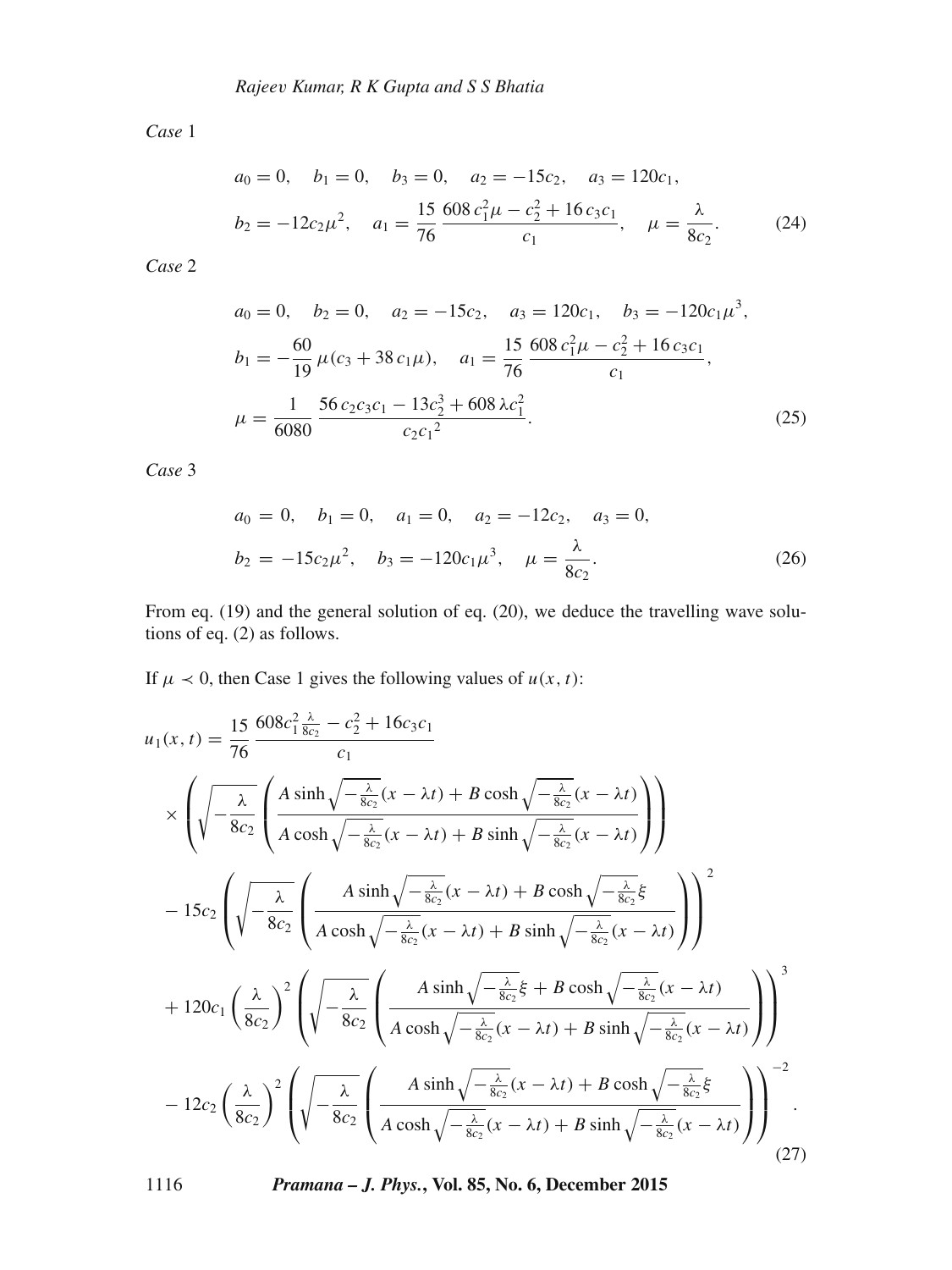Case 2 gives the solution  
\n
$$
u_2(x, t) = \frac{15}{76} \frac{608 c_1^2 \mu - c_2^2 + 16 c_3 c_1}{c_1}
$$
\n
$$
\times \left( \sqrt{-\mu} \left( \frac{A \sinh \sqrt{-\mu} (x - \lambda t) + B \cosh \sqrt{-\mu} (x - \lambda t)}{A \cosh \sqrt{-\mu} (x - \lambda t) + B \sinh \sqrt{-\mu} (x - \lambda t)} \right) \right)
$$
\n
$$
- 15c_2 \sqrt{-\mu} \left( \frac{A \sinh \sqrt{-\mu} (x - \lambda t) + B \cosh \sqrt{-\mu} (x - \lambda t)}{A \cosh \sqrt{-\mu} (x - \lambda t) + B \sinh \sqrt{-\mu} (x - \lambda t)} \right)^2
$$
\n
$$
+ 120c_1 \sqrt{-\mu} \left( \frac{A \sinh \sqrt{-\mu} (x - \lambda t) + B \cosh \sqrt{-\mu} (x - \lambda t)}{A \cosh \sqrt{-\mu} (x - \lambda t) + B \sinh \sqrt{-\mu} (x - \lambda t)} \right)^3
$$
\n
$$
- \frac{60}{19} \mu (c_3 + 38 c_1 \mu) \sqrt{-\mu} \left( \frac{A \sinh \sqrt{-\mu} (x - \lambda t) + B \cosh \sqrt{-\mu} (x - \lambda t)}{A \cosh \sqrt{-\mu} (x - \lambda t) + B \sinh \sqrt{-\mu} (x - \lambda t)} \right)^{-1}
$$
\n
$$
- 120(c_1 \mu^3) \sqrt{-\mu} \left( \frac{A \sinh \sqrt{-\mu} (x - \lambda t) + B \cosh \sqrt{-\mu} (x - \lambda t)}{A \cosh \sqrt{-\mu} (x - \lambda t) + B \sinh \sqrt{-\mu} (x - \lambda t)} \right)^{-3}, \quad (28)
$$

where

$$
\mu = \frac{1}{6080} \frac{56 c_2 c_3 c_1 - 13 c_2^3 + 608 \lambda c_1^2}{c_2 c_1^2}
$$

Case 3 gives the solution

$$
u_3(x,t)=
$$

$$
-12c_2\sqrt{-\left(\frac{\lambda}{8c^2}\right)}\left(\frac{A\sinh\sqrt{-\left(\frac{\lambda}{8c^2}\right)}(x-\lambda t)+B\cosh\sqrt{-\left(\frac{\lambda}{8c^2}\right)}(x-\lambda t)}{A\cosh\sqrt{-\left(\frac{\lambda}{8c^2}\right)}(x-\lambda t)+B\sinh\sqrt{-\left(\frac{\lambda}{8c^2}\right)}(x-\lambda t)}\right)^2
$$

$$
-15c_2\left(\frac{\lambda}{8c^2}\right)^2\sqrt{-\left(\frac{\lambda}{8c^2}\right)}\left(\frac{A\sinh\sqrt{-\left(\frac{\lambda}{8c^2}\right)}(x-\lambda t)+B\cosh\sqrt{-\left(\frac{\lambda}{8c^2}\right)}(x-\lambda t)}{A\cosh\sqrt{-\left(\frac{\lambda}{8c^2}\right)}(x-\lambda t)+B\sinh\sqrt{-\left(\frac{\lambda}{8c^2}\right)}(x-\lambda t)}\right)^{-2}
$$

$$
-120c_1\left(\frac{\lambda}{8c^2}\right)^3\sqrt{-\left(\frac{\lambda}{8c^2}\right)}\left(\frac{A\sinh\sqrt{-\left(\frac{\lambda}{8c^2}\right)}(x-\lambda t)+B\cosh\sqrt{-\left(\frac{\lambda}{8c^2}\right)}(x-\lambda t)}{A\cosh\sqrt{-\left(\frac{\lambda}{8c^2}\right)}(x-\lambda t)+B\sinh\sqrt{-\left(\frac{\lambda}{8c^2}\right)}(x-\lambda t)}\right)^{-3}.
$$
(29)

*Remark* 1. The graphical presentation of solution  $u_1(x, t)$  is illustrated in figure 1. If  $\mu > 0$ , we obtain the following results for  $u_4(x, t)$ .

*Pramana – J. Phys.***, Vol. 85, No. 6, December 2015** 1117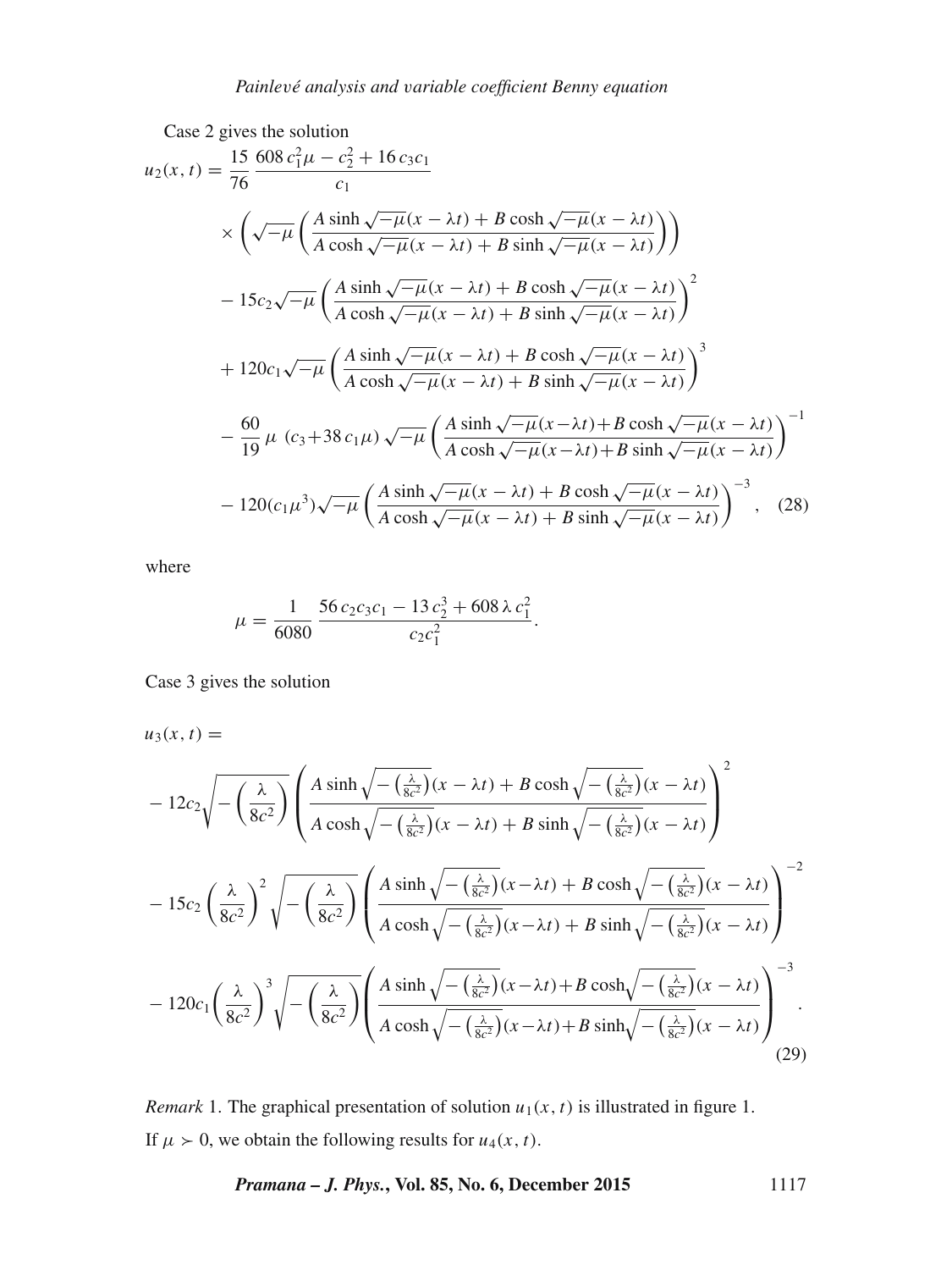

**Figure 1.** Figure showing the solution  $u_1(x, t)$  for  $B = 0$ ,  $c_1 = c_2 = 1$ ,  $\lambda = -1$ .

Case 1 gives the value as

$$
u_4(x,t) = \frac{15}{76} \frac{608 c_1^2 \frac{\lambda}{8c_2} - c_2^2 + 16 c_3 c_1}{c_1}
$$
  
\n
$$
\times \left( \sqrt{\frac{\lambda}{8c_2}} \left( \frac{A \cos \sqrt{\frac{\lambda}{8c_2}} (x - \lambda t) - B \sin \sqrt{\frac{\lambda}{8c_2}} (x - \lambda t)}{A \sin \sqrt{\frac{\lambda}{8c_2}} (x - \lambda t) + B \cos \sqrt{\frac{\lambda}{8c_2}} (x - \lambda t)} \right) \right)
$$
  
\n
$$
- 15c_2 \left( \sqrt{\frac{\lambda}{8c_2}} \left( \frac{A \cos \sqrt{\frac{\lambda}{8c_2}} (x - \lambda t) - B \sin \sqrt{\frac{\lambda}{8c_2}} \xi}{A \sin \sqrt{\frac{\lambda}{8c_2}} (x - \lambda t) + B \cos \sqrt{\frac{\lambda}{8c_2}} (x - \lambda t)} \right) \right)^2
$$
  
\n
$$
+ 120c_1 \left( \frac{\lambda}{8c_2} \right)^2 \left( \sqrt{\frac{\lambda}{8c_2}} \left( \frac{A \cos \sqrt{\frac{\lambda}{8c_2}} \xi - B \sin \sqrt{\frac{\lambda}{8c_2}} (x - \lambda t)}{A \sin \sqrt{\frac{\lambda}{8c_2}} \xi + B \cos \sqrt{\frac{\lambda}{8c_2}} (x - \lambda t)} \right) \right)^3
$$
  
\n
$$
- 12c_2 \left( \frac{\lambda}{8c_2} \right)^2 \left( \sqrt{\frac{\lambda}{8c_2}} \left( \frac{A \cos \sqrt{\frac{\lambda}{8c_2}} (x - \lambda t) - B \sin \sqrt{\frac{\lambda}{8c_2}} (x - \lambda t)}{A \sin \sqrt{\frac{\lambda}{8c_2}} (x - \lambda t) + B \cos \sqrt{\frac{\lambda}{8c_2}} (x - \lambda t)} \right) \right)^{-2}.
$$
  
\n(30)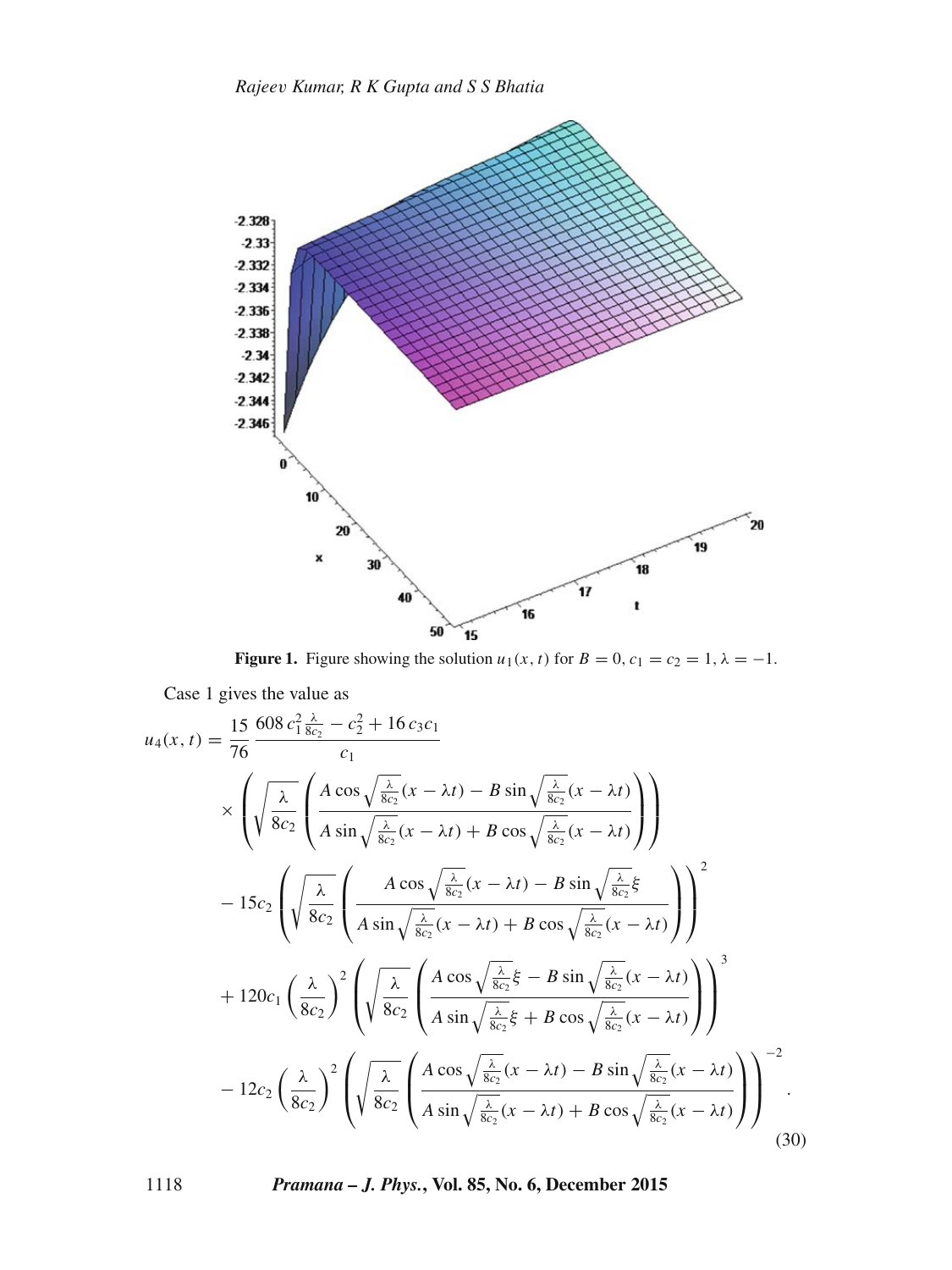Case 2 gives the solution

$$
u_5(x,t) = \frac{15}{76} \frac{608 c_1^2 \mu - c_2^2 + 16c_3 c_1}{c_1}
$$
  
\n
$$
\times \left( \sqrt{\mu} \left( \frac{A \cos \sqrt{\mu} (x - \lambda t) - B \sin \sqrt{\mu} (x - \lambda t)}{A \sin \sqrt{\mu} (x - \lambda t) + B \cos \sqrt{\mu} (x - \lambda t)} \right) \right)
$$
  
\n
$$
- 15c_2 \sqrt{\mu} \left( \frac{A \cos \sqrt{\mu} (x - \lambda t) - B \sin \sqrt{\mu} (x - \lambda t)}{A \sin \sqrt{\mu} (x - \lambda t) + B \cos \sqrt{\mu} (x - \lambda t)} \right)^2
$$
  
\n
$$
+ 120c_1 \sqrt{\mu} \left( \frac{A \cos \sqrt{\mu} (x - \lambda t) - B \sin \sqrt{\mu} (x - \lambda t)}{A \sin \sqrt{\mu} (x - \lambda t) + B \cos \sqrt{\mu} (x - \lambda t)} \right)^3
$$
  
\n
$$
- \frac{60}{19} \mu (c_3 + 38 c_1 \mu) \sqrt{\mu} \left( \frac{A \cos \sqrt{\mu} (x - \lambda t) - B \sin \sqrt{\mu} (x - \lambda t)}{A \sin \sqrt{\mu} (x - \lambda t) + B \cos \sqrt{\mu} (x - \lambda t)} \right)^{-1}
$$
  
\n
$$
- 120(c_1 \mu^3) \sqrt{\mu} \left( \frac{A \cos \sqrt{\mu} (x - \lambda t) - B \sin \sqrt{\mu} (x - \lambda t)}{A \sin \sqrt{\mu} (x - \lambda t) + B \cos \sqrt{\mu} (x - \lambda t)} \right)^{-3},
$$
  
\n(31)

where

$$
\mu = \frac{1}{6080} \frac{56 c_2 c_3 c_1 - 13 c_2^3 + 608 \lambda c_1^2}{c_2 c_1^2}
$$

Case 3 gives the solution

 $u_6(x, t) =$ 

$$
-12c_2\sqrt{\left(\frac{\lambda}{8c^2}\right)}\left(\frac{A\cos\sqrt{\left(\frac{\lambda}{8c^2}\right)}(x-\lambda t)-B\sin\sqrt{\left(\frac{\lambda}{8c^2}\right)}(x-\lambda t)}{A\sin\sqrt{\left(\frac{\lambda}{8c^2}\right)}(x-\lambda t)+B\cos\sqrt{\left(\frac{\lambda}{8c^2}\right)}(x-\lambda t)}\right)^2
$$

$$
-15c_2\left(\frac{\lambda}{8c^2}\right)^2\sqrt{\left(\frac{\lambda}{8c^2}\right)}\left(\frac{A\cos\sqrt{\left(\frac{\lambda}{8c^2}\right)}(x-\lambda t)-B\sin\sqrt{\left(\frac{\lambda}{8c^2}\right)}(x-\lambda t)}{A\sin\sqrt{\left(\frac{\lambda}{8c^2}\right)}(x-\lambda t)+B\cos\sqrt{\left(\frac{\lambda}{8c^2}\right)}(x-\lambda t)}\right)^{-2}
$$

$$
-120c_1\left(\frac{\lambda}{8c^2}\right)^3\sqrt{\left(\frac{\lambda}{8c^2}\right)}\left(\frac{A\cos\sqrt{-\left(\frac{\lambda}{8c^2}\right)}(x-\lambda t)-B\sin\sqrt{\left(\frac{\lambda}{8c^2}\right)}(x-\lambda t)}{A\sin\sqrt{-\left(\frac{\lambda}{8c^2}\right)}(x-\lambda t)+B\cos\sqrt{\left(\frac{\lambda}{8c^2}\right)}(x-\lambda t)}\right)^{-3}.
$$
(32)

*Remark* 2. The graphical presentation of solution  $u_4(x, t)$  is illustrated in figure 2.

The tanh method [30,31] is applied for the third-order eq. (18) by considering the constant of integration to be zero. Assume that the solution for eq. (18) is given as

$$
f(\xi) = \sum_{i=0}^{n} a_i (\tanh(\mu \xi))^i,
$$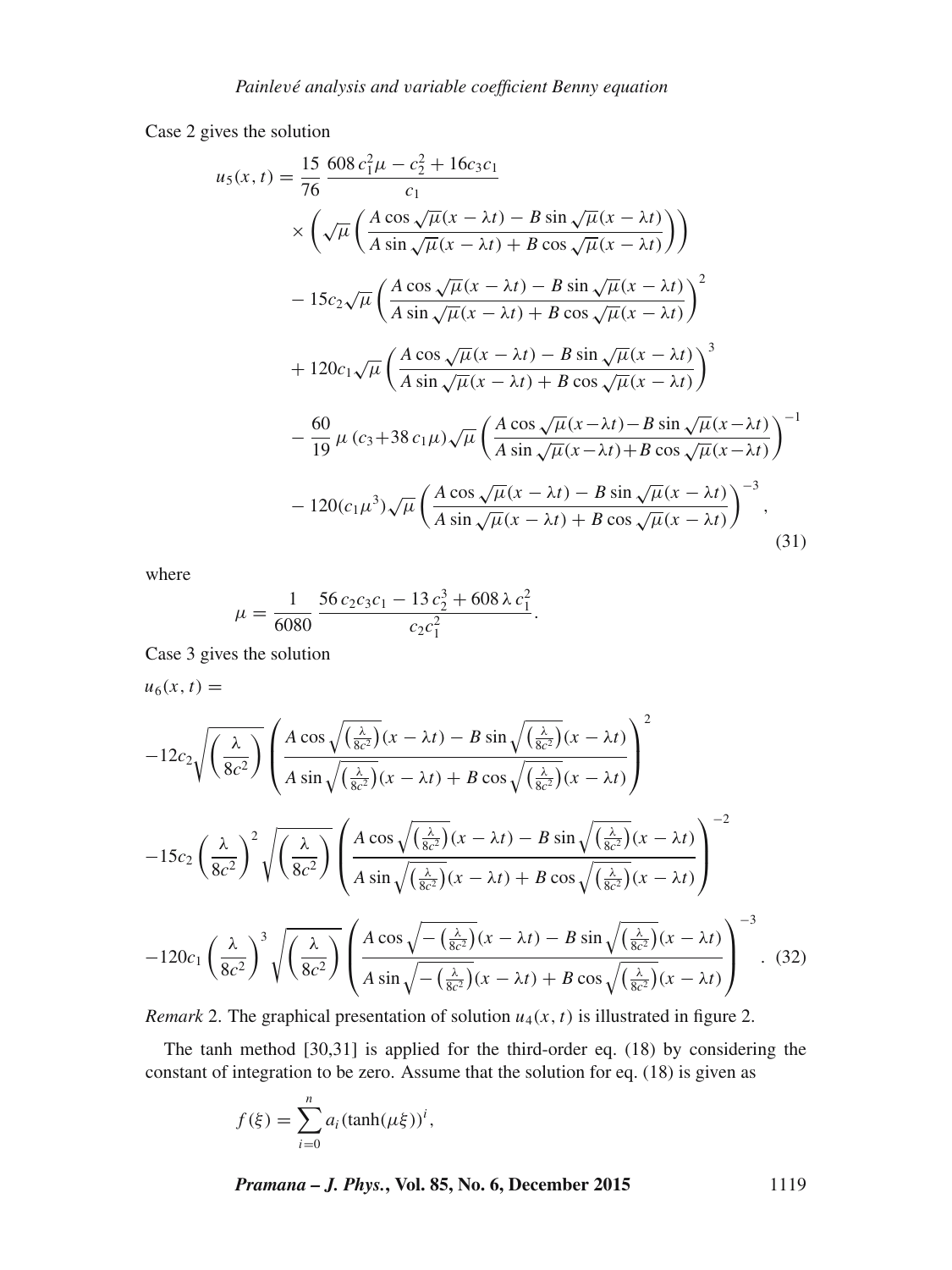

**Figure 2.** Figure showing the solution  $u_4(x, t)$  for  $B = 0$ ,  $c_1 = c_2 = c_3 = 1$ ,  $\lambda = 1$ .

where  $a_i$ ,  $i = 1, 2, 3...$  and  $\mu$  are constants to be determined and n is obtained by balancing the nonlinear terms and higher-order derivatives of the equation. From eq. (18) we get  $n = 3$ . Substitution of the form  $f(\xi)$  in eq. (18) brings several possibilities for the values of the constants, and all these possibilities correspond to the following solutions of eq. (2).

*Case* 1

$$
a_0 = 2c_2\mu^2, \quad a_1 = (-16c_1\mu^3 + 2c_3\mu), \quad a_2 = 0, \quad a_3 = 0,
$$
  

$$
\mu = \frac{1}{8} \left( \frac{\sqrt{2}\sqrt{10c_1c_3 - c_2^2} + \sqrt{36c_1^2c_3^2 - 20c_1c_3c_2^2 + c_2^4}}{c_1} \right),
$$

which corresponds to the following solution of eq. (2):

$$
u_7 = 2c_2\mu^2 + (-16c_1\mu^3 + 2c_3\mu)(\tanh(\mu\xi)).
$$
\n(33)

*Case* 2

$$
a_0 = 0, \quad a_1 = 0, \quad a_2 = -\frac{1}{20} \frac{(-15c_2^2 + 45c_1c_3)\left(-c_3 + \frac{1}{45}\frac{15c_2^2 + 45c_1c_3}{c_1}\right)}{c_1c_2}
$$
\n
$$
a_3 = \frac{1}{225} \frac{(15c_2^2 + 45c_1c_3)}{(c_1^2)} \quad \text{and} \quad \mu = \frac{1}{30} \frac{\sqrt{15c_2^2 + 45c_1c_3}}{c_1}.
$$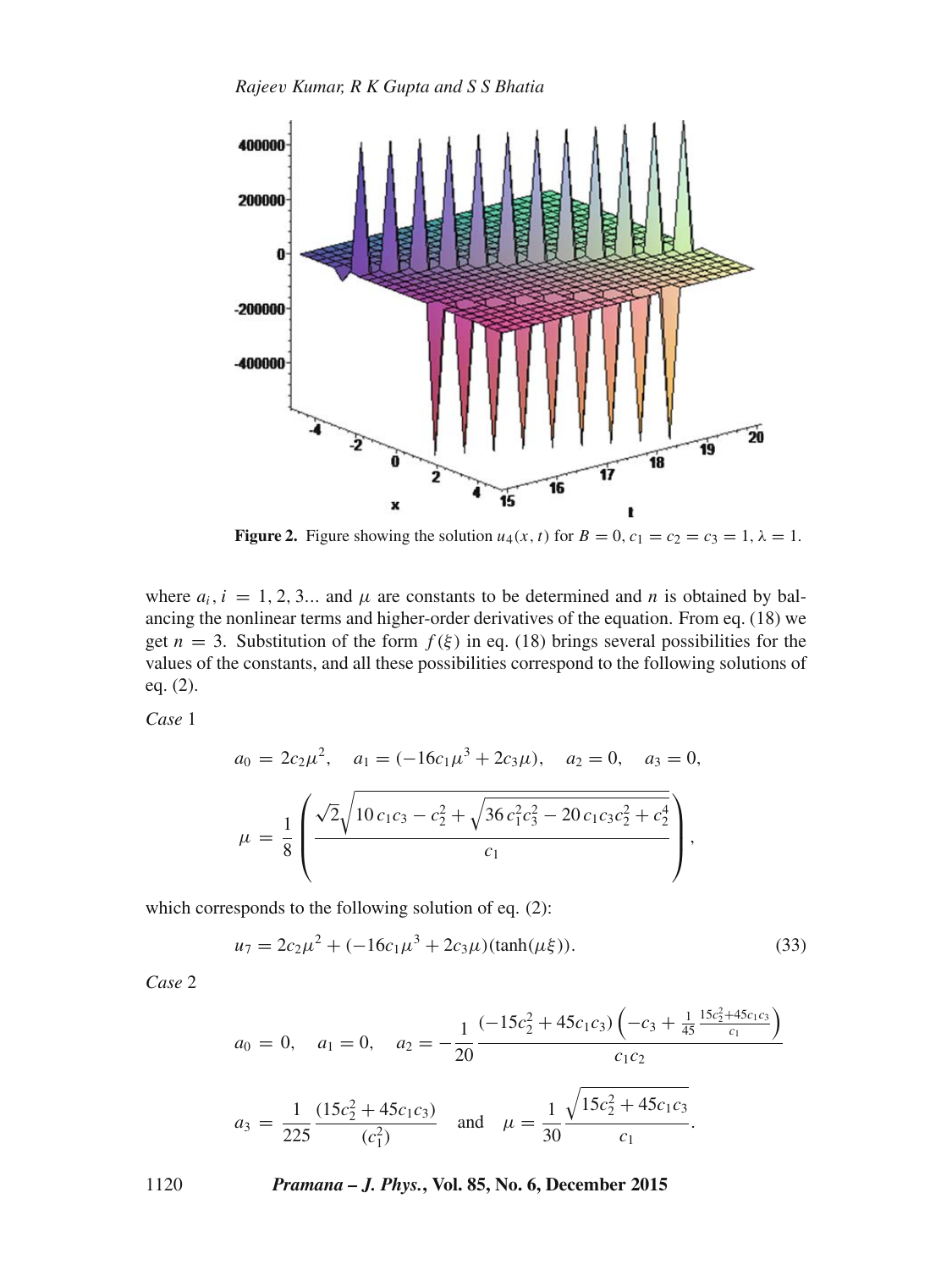The corresponding solution is

$$
u_8 = -\frac{1}{20} \frac{(-15c_2^2 + 45c_1c_3) \left(-c_3 + \frac{1}{45} \frac{15c_2^2 + 45c_1c_3}{c_1}\right)}{c_1c_2} (\tanh(\mu\xi))^2 + \frac{1}{225} \frac{(15c_2^2 + 45c_1c_3)}{(c_1^2)} (\tanh(\mu\xi))^3.
$$
 (34)

*Case* 3

$$
a_0 = 0
$$
,  $a_1 = \frac{45}{361} \frac{\sqrt{-19c_1c_2c_3}}{c_1}$ ,  $a_2 = 0$ ,  
 $a_3 = \frac{15}{6859} \frac{(-19c_1c_3)}{c_1^2}$  and  $\mu = \frac{1}{38} \frac{\sqrt{-19c_1c_3}}{c_1}$ .

In this case, the solution of eq. (2) is given as

$$
u_9 = \frac{45}{361} \frac{\sqrt{-19c_1c_2c_3}}{c_1} (\tanh(\mu\xi)) + \frac{15}{6859} \frac{(-19c_1c_3)}{c_1^2} (\tanh(\mu\xi))^3.
$$
 (35)

*Case* 4

$$
a_0 = \frac{2}{5} \frac{(c_2 c_3)}{c_1}, \quad a_1 = 0, \quad a_2 = \frac{-4}{5} \frac{(c_2 c_3)}{c_1},
$$
  

$$
a_3 = 0 \quad \text{and} \quad \mu = \frac{1}{10} \frac{(\sqrt{5})(\sqrt{(c_1 c_3)})}{c_1}
$$

solution of eq. (2) is

$$
u_{10} = \frac{2}{5} \frac{c_2 c_3}{c_1} + \frac{-4}{5} \frac{c_2 c_3}{c_1} (\tanh(\mu \xi))^2.
$$
 (36)

## **5. Conclusion**

In summary, we have carried out the Painlevé analysis and investigated the symmetries of the Benny equation with three time-dependent variable coefficients using the Lie's classical method. The reduced equations were presented, and the exact solutions were investigated simultaneously using the modified  $(G'/G)$ -expansion and tanh methods. These solutions were expressed in terms of the hyperbolic functions and trigonometric functions solutions were expressed in terms of the hyperbolic functions and trigonometric functions. Thus, we have found some new exact solutions that might prove to be potentially useful for applications in mathematical physics and applied mathematics. The availability of mathematical computer software like *Maple* facilitates the tedious algebraic calculations.

# **References**

- [1] G Teschl, *Math. Nach.* **202**, 163 (1999)
- [2] R Kawata and R R Inoue, *J. Phys. Soc. Jpn* **44**, 1722 (1979)
- [3] A R Chowdhury, *Lett. Math. Phys.* **7**, 313 (1983)